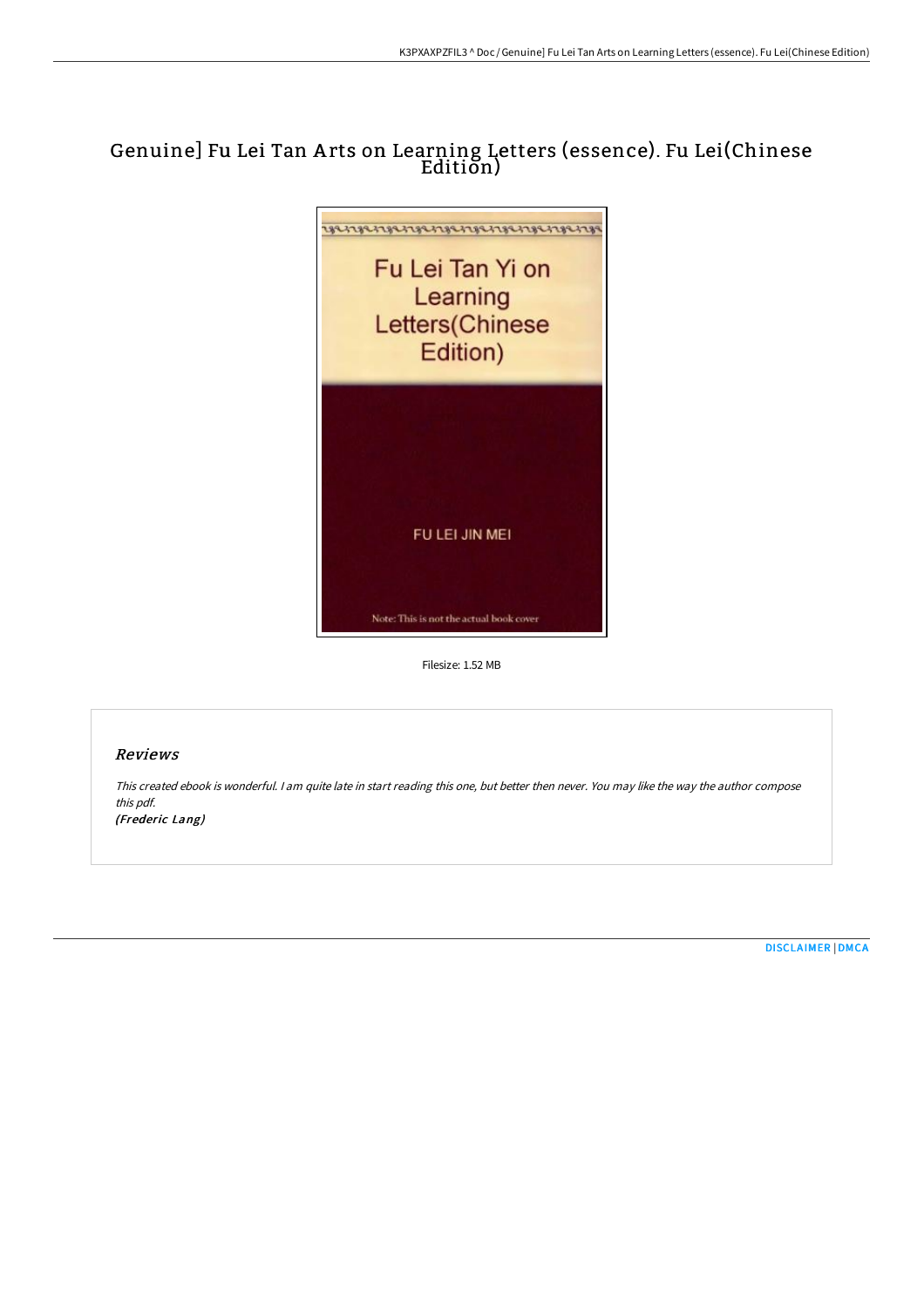### GENUINE] FU LEI TAN ARTS ON LEARNING LETTERS (ESSENCE). FU LEI(CHINESE EDITION)



**DOWNLOAD PDF** 

paperback. Book Condition: New. Ship out in 2 business day, And Fast shipping, Free Tracking number will be provided after the shipment.Paperback. Pub Date :2012-08-20 Pages: 213 Publisher: Tianjin People's Publishing House basic information title: Fu Lei on the Arts on Learning Letters (Digest) Price: 26.80 yuan Author: Fu Lei Press: Tianjin People's Publishing House Date : August 20. 2012 ISBN: 9.787.201.076.096 words: Page: 213 Revision: 1 Binding: Paperback: 16 commodity identification: asinB008XFFFKO Editor's Choice Fu Lei Tan Arts on Learning Letters (essence). by the people of Tianjin Publishing House. Summary No first series of Contents Preface caused the Fou (eighty-five pass) To Fu Min (twopass) II induced Wu Mi (a pass) caused by Romain Rolland (two-way) caused Binhong (19 pass) caused Song Qi (12 pass) induced of Zheng efficiency Xun (three-way) caused Xia Yan (pass) caused cattle Ende (three-way) caused Lou Shiyi (a pass) caused by Yehudi Menuhin (six-way) Chih Liu Kang (two-way) induced Wang Xiaowen (two-pass) caused Wang has text (two-pass) caused Zhouzong Qi (a pass) To Luoxin Zhang (a pass) caused by a family garnet (a pass) caused by stone West China (a pass) attached: Fu Lei readme compiled postscript of Fu Lei (1908-1966). the word anger Ann. Nanhui County. translator. and literary critic. From the 1930s onwards. Fu Lei committed Translation of French literature. and translated most of the works of Balzac's Human Comedy. Digest colophon: So. I want to talk to you and Jay own carefully contemplate some Schumann (Schumann) and the study of classical works. whether ready to go hand in hand? These places. you must firmly grasp. I do not like you ever after most of the players career. Players the career often will limit the development of talent. affect the basis of a lifetime! May 11. 1955 letter said the 29th the...

 $\mathbf{r}$ Read Genuine] Fu Lei Tan Arts on Learning Letters (essence). Fu [Lei\(Chinese](http://bookera.tech/genuine-fu-lei-tan-arts-on-learning-letters-esse.html) Edition) Online  $\textcolor{red}{\Box}$ Download PDF Genuine] Fu Lei Tan Arts on Learning Letters (essence). Fu [Lei\(Chinese](http://bookera.tech/genuine-fu-lei-tan-arts-on-learning-letters-esse.html) Edition)